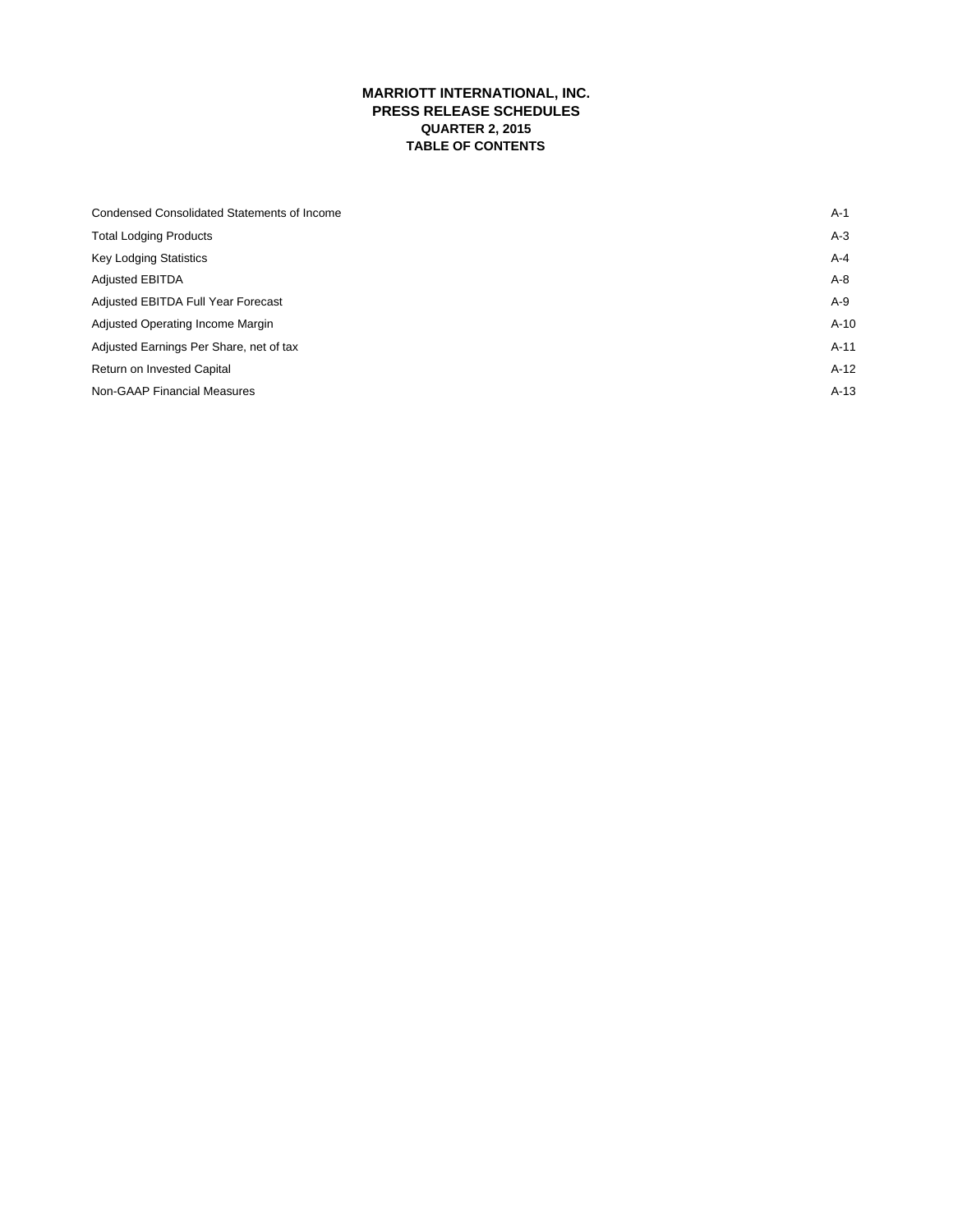## **MARRIOTT INTERNATIONAL, INC. CONDENSED CONSOLIDATED STATEMENTS OF INCOME SECOND QUARTER 2015 AND 2014**

(in millions except per share amounts, unaudited)

|                                                 | <b>Three Months Ended</b><br>June 30, 2015 | <b>Three Months Ended</b><br>June 30, 2014 | Percent<br>Better/<br>(Worse) |
|-------------------------------------------------|--------------------------------------------|--------------------------------------------|-------------------------------|
| <b>REVENUES</b>                                 |                                            |                                            |                               |
| Base management fees                            | \$<br>191                                  | \$<br>176                                  | 9                             |
| Franchise fees                                  | 221                                        | 194                                        | 14                            |
| Incentive management fees                       | 81                                         | 82                                         | (1)                           |
| Owned, leased, and other revenue <sup>1</sup>   | 243                                        | 269                                        | (10)                          |
| Cost reimbursements <sup>2</sup>                | 2,953                                      | 2,763                                      | $\overline{7}$                |
| <b>Total Revenues</b>                           | 3,689                                      | 3,484                                      | 6                             |
| <b>OPERATING COSTS AND EXPENSES</b>             |                                            |                                            |                               |
| Owned, leased, and other - direct <sup>3</sup>  | 183                                        | 199                                        | 8                             |
| Reimbursed costs                                | 2,953                                      | 2,763                                      | (7)                           |
| Depreciation, amortization, and other 4         | 32                                         | 47                                         | 32                            |
| General, administrative, and other <sup>5</sup> | 152                                        | 159                                        | 4                             |
| <b>Total Expenses</b>                           | 3,320                                      | 3,168                                      | (5)                           |
| <b>OPERATING INCOME</b>                         | 369                                        | 316                                        | 17                            |
| Gains and other income, net 6                   | 20                                         | 3                                          | 567                           |
| Interest expense                                | (42)                                       | (30)                                       | (40)                          |
| Interest income                                 | 6                                          | 4                                          | 50                            |
| Equity in earnings (losses) <sup>7</sup>        | $\overline{2}$                             | (8)                                        | 125                           |
| <b>INCOME BEFORE INCOME TAXES</b>               | 355                                        | 285                                        | 25                            |
| Provision for income taxes                      | (115)                                      | (93)                                       | (24)                          |
| <b>NET INCOME</b>                               | \$<br>240                                  | 192<br>\$                                  | 25                            |
| <b>EARNINGS PER SHARE</b>                       |                                            |                                            |                               |
| Earnings per share - basic                      | 0.88<br>\$                                 | 0.66<br>\$                                 | 33                            |
| Earnings per share - diluted                    | $\overline{\$}$<br>0.87                    | $\overline{\$}$<br>0.64                    | 36                            |
| <b>Basic Shares</b>                             | 272.4                                      | 292.5                                      |                               |
| <b>Diluted Shares</b>                           | 277.3                                      | 298.7                                      |                               |

<sup>1</sup>*Owned, leased, and other revenue* includes revenue from the properties we own or lease, termination fees, branding fees, and other revenue.

<sup>2</sup>*Cost reimbursements* include reimbursements from properties for Marriott-funded operating expenses.

<sup>3</sup>*Owned, leased, and other - direct* expenses include operating expenses related to our owned or leased hotels, including lease payments and pre-opening expenses.

<sup>4</sup>*Depreciation, amortization, and other* expenses include depreciation for fixed assets, amortization of capitalized costs incurred to acquire management, franchise, and license agreements, and any related impairments, accelerations, or write-offs.

<sup>5</sup>*General, administrative, and other* expenses include our corporate and business segments overhead costs and general expenses.

6 *Gains and other income, net* includes gains and losses on: the sale of real estate, the sale or other-than-temporary impairment of joint ventures and investments, and results from cost method investments.

<sup>7</sup>*Equity in earnings (losses)* include our equity in earnings or losses of unconsolidated equity method investments.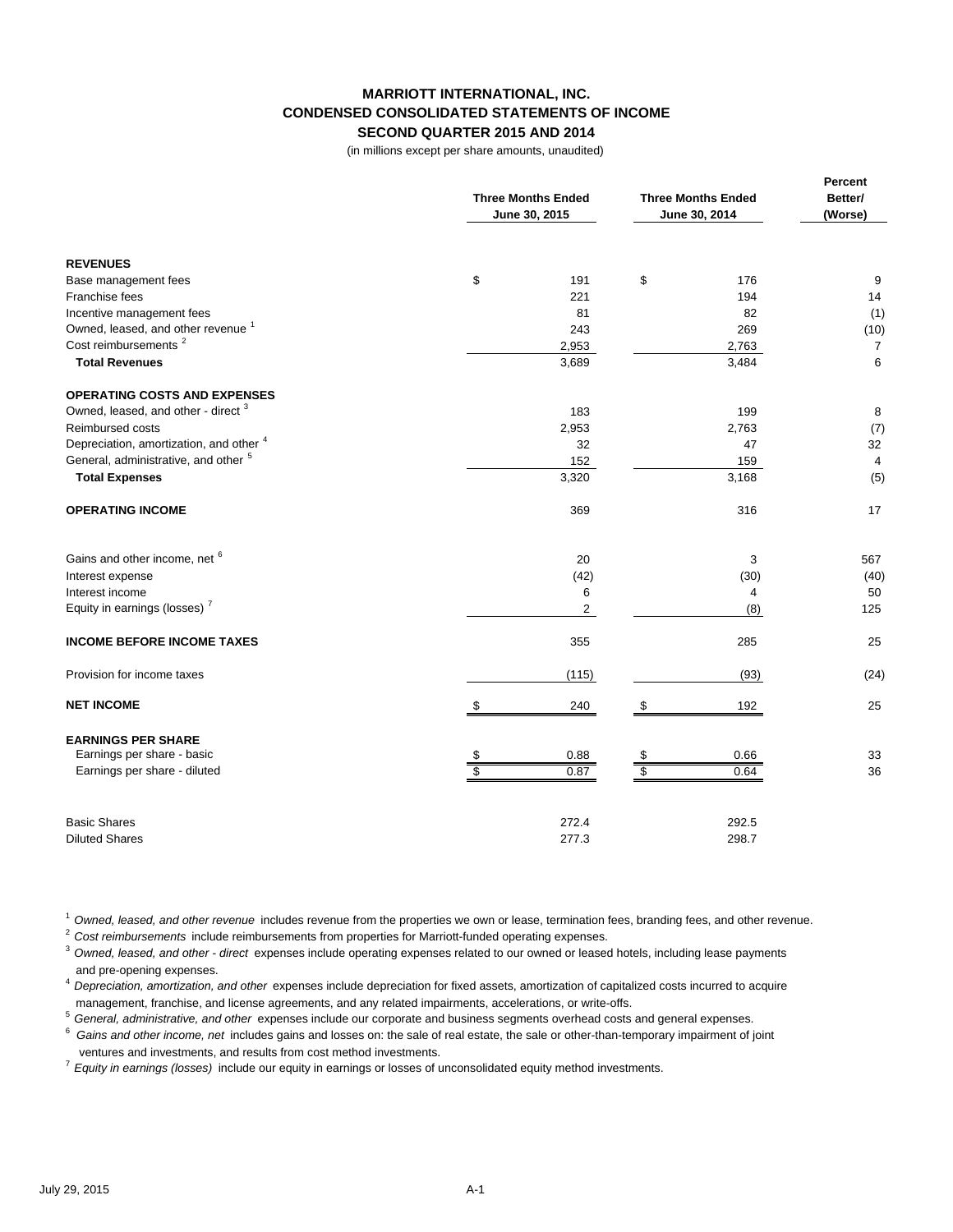### **MARRIOTT INTERNATIONAL, INC. CONDENSED CONSOLIDATED STATEMENTS OF INCOME SECOND QUARTER YEAR-TO-DATE 2015 AND 2014**

(in millions except per share amounts, unaudited)

|                                                 | <b>Six Months Ended</b><br>June 30, 2015 | <b>Six Months Ended</b><br>June 30, 2014 | Percent<br>Better/<br>(Worse) |
|-------------------------------------------------|------------------------------------------|------------------------------------------|-------------------------------|
| <b>REVENUES</b>                                 |                                          |                                          |                               |
| Base management fees                            | \$<br>356                                | \$<br>331                                | 8                             |
| Franchise fees                                  | 425                                      | 357                                      | 19                            |
| Incentive management fees                       | 170                                      | 153                                      | 11                            |
| Owned, leased, and other revenue <sup>1</sup>   | 500                                      | 503                                      | (1)                           |
| Cost reimbursements <sup>2</sup>                | 5,751                                    | 5,433                                    | 6                             |
| <b>Total Revenues</b>                           | 7,202                                    | 6,777                                    | 6                             |
| <b>OPERATING COSTS AND EXPENSES</b>             |                                          |                                          |                               |
| Owned, leased, and other - direct <sup>3</sup>  | 377                                      | 384                                      | 2                             |
| Reimbursed costs                                | 5,751                                    | 5,433                                    | (6)                           |
| Depreciation, amortization, and other 4         | 76                                       | 83                                       | 8                             |
| General, administrative, and other <sup>5</sup> | 297                                      | 307                                      | 3                             |
| <b>Total Expenses</b>                           | 6,501                                    | 6,207                                    | (5)                           |
| <b>OPERATING INCOME</b>                         | 701                                      | 570                                      | 23                            |
| Gains and other income, net 6                   | 20                                       | 3                                        | 567                           |
| Interest expense                                | (78)                                     | (60)                                     | (30)                          |
| Interest income                                 | 14                                       | 9                                        | 56                            |
| Equity in earnings (losses) <sup>7</sup>        | 5                                        | (6)                                      | 183                           |
| <b>INCOME BEFORE INCOME TAXES</b>               | 662                                      | 516                                      | 28                            |
| Provision for income taxes                      | (215)                                    | (152)                                    | (41)                          |
| <b>NET INCOME</b>                               | \$<br>447                                | \$<br>364                                | 23                            |
| <b>EARNINGS PER SHARE</b>                       |                                          |                                          |                               |
| Earnings per share - basic                      | 1.63<br>\$                               | \$<br>1.24                               | 31                            |
| Earnings per share - diluted                    | $\overline{\mathbb{S}}$<br>1.59          | \$<br>1.21                               | 31                            |
| <b>Basic Shares</b>                             | 275.1                                    | 294.3                                    |                               |
| <b>Diluted Shares</b>                           | 280.6                                    | 301.2                                    |                               |

<sup>1</sup>*Owned, leased, and other revenue* includes revenue from the properties we own or lease, termination fees, branding fees, and other revenue.

<sup>2</sup>*Cost reimbursements* include reimbursements from properties for Marriott-funded operating expenses.

<sup>3</sup>*Owned, leased, and other - direct* expenses include operating expenses related to our owned or leased hotels, including lease payments and pre-opening expenses.

<sup>4</sup>*Depreciation, amortization, and other* expenses include depreciation for fixed assets, amortization of capitalized costs incurred to acquire management, franchise, and license agreements, and any related impairments, accelerations, or write-offs.

<sup>5</sup>*General, administrative, and other* expenses include our corporate and business segments overhead costs and general expenses.

6 *Gains and other income, net* includes gains and losses on: the sale of real estate, the sale or other-than-temporary impairment of joint ventures and investments, and results from cost method investments.

<sup>7</sup>*Equity in earnings (losses)* include our equity in earnings or losses of unconsolidated equity method investments.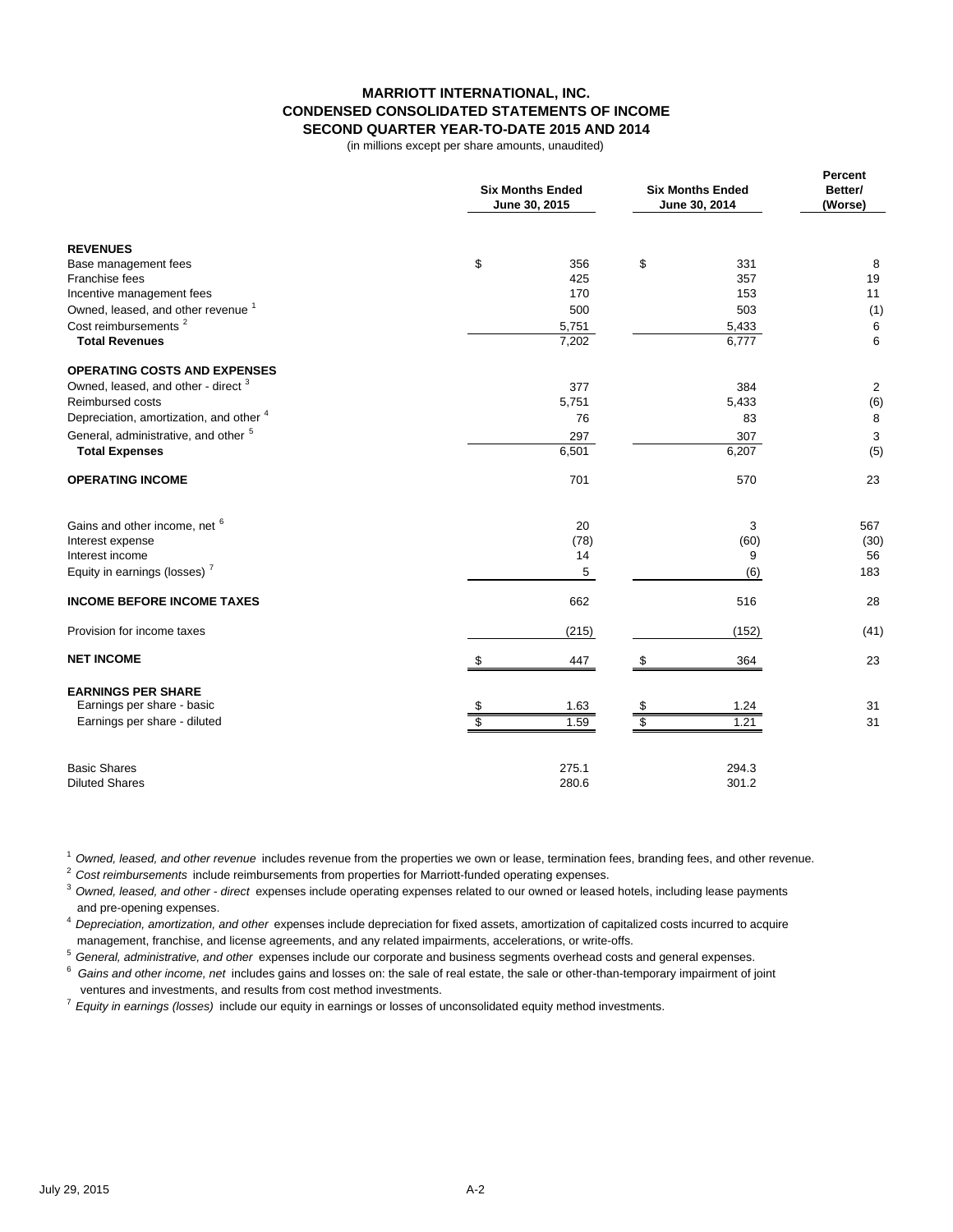## **MARRIOTT INTERNATIONAL, INC. TOTAL LODGING PRODUCTS**

|                                          |                         | <b>Number of Properties</b> | <b>Number of Rooms</b>   |                         |                          |                      |
|------------------------------------------|-------------------------|-----------------------------|--------------------------|-------------------------|--------------------------|----------------------|
| <b>Brand</b>                             | <b>June 30,</b><br>2015 | <b>June 30,</b><br>2014     | vs. June 30,<br>2014     | <b>June 30,</b><br>2015 | <b>June 30,</b><br>2014  | vs. June 30,<br>2014 |
| <b>North America Full Service</b>        |                         |                             |                          |                         |                          |                      |
| <b>Marriott Hotels</b>                   | 364                     | 362                         | $\overline{2}$           | 146,874                 | 145,823                  | 1,051                |
| <b>Renaissance Hotels</b>                | 81                      | 80                          | $\mathbf{1}$             | 28,322                  | 28,422                   | (100)                |
| Autograph Collection Hotels              | 49                      | 35                          | 14                       | 11,562                  | 9,075                    | 2,487                |
| <b>Gaylord Hotels</b>                    | 5                       | 5                           | $\overline{\phantom{a}}$ | 8,098                   | 8,098                    |                      |
| Delta Hotels & Resorts                   | 37                      | $\overline{\phantom{a}}$    | 37                       | 9,595                   |                          | 9,595                |
| The Ritz-Carlton Hotels                  | 40                      | 39                          | 1                        | 11,691                  | 11,567                   | 124                  |
| The Ritz-Carlton Residences              | 32                      | 32                          | ÷,                       | 3,812                   | 3,812                    |                      |
| <b>EDITION Hotels</b>                    | $\overline{2}$          | $\overline{a}$              | $\overline{2}$           | 568                     | L.                       | 568                  |
| <b>EDITION Residences</b>                | $\overline{1}$          |                             | $\mathbf{1}$             | 25                      |                          | 25                   |
| <b>North America Limited Service</b>     |                         |                             |                          |                         |                          |                      |
| Courtyard                                | 895                     | 866                         | 29                       | 126,409                 | 122,907                  | 3,502                |
| Residence Inn                            | 681                     | 655                         | 26                       | 83,227                  | 79,840                   | 3,387                |
| <b>TownePlace Suites</b>                 | 260                     | 231                         | 29                       | 26,111                  | 23,109                   | 3,002                |
| <b>Fairfield Inn &amp; Suites</b>        | 743                     | 712                         | 31                       | 68,375                  | 65,098                   | 3,277                |
| SpringHill Suites                        | 327                     | 313                         | 14                       | 38,652                  | 36,836                   | 1,816                |
| AC Hotels by Marriott <sup>1</sup>       | 5                       |                             | 5                        | 911                     |                          | 911                  |
| International                            |                         |                             |                          |                         |                          |                      |
| <b>Marriott Hotels</b>                   | 228                     | 206                         | 22                       | 69,892                  | 62,466                   | 7,426                |
| <b>Marriott Executive Apartments</b>     | 27                      | 28                          | (1)                      | 4,149                   | 4,423                    | (274)                |
| Renaissance Hotels                       | 78                      | 79                          | (1)                      | 24,361                  | 24,742                   | (381)                |
| Autograph Collection Hotels <sup>1</sup> | 37                      | 26                          | 11                       | 9,428                   | 3,283                    | 6,145                |
| Protea Hotels                            | 105                     | 112                         | (7)                      | 9,864                   | 9,995                    | (131)                |
| The Ritz-Carlton Hotels                  | 48                      | 46                          | $\overline{2}$           | 14,057                  | 13,510                   | 547                  |
| The Ritz-Carlton Serviced Apartments     | 4                       | 4                           | $\overline{a}$           | 579                     | 579                      |                      |
| The Ritz-Carlton Residences              | 8                       | 8                           | $\overline{a}$           | 416                     | 416                      |                      |
| <b>Bulgari Hotels &amp; Resorts</b>      | 3                       | 3                           | L,                       | 202                     | 202                      |                      |
| <b>Bulgari Residences</b>                | $\mathbf{1}$            | ÷,                          | 1                        | 5                       | $\overline{\phantom{a}}$ | 5                    |
| <b>EDITION Hotels</b>                    | $\overline{2}$          | $\overline{2}$              | ÷                        | 251                     | 251                      |                      |
| Courtyard                                | 107                     | 101                         | 6                        | 21,374                  | 20,205                   | 1,169                |
| Residence Inn                            | $\overline{7}$          | 4                           | 3                        | 717                     | 421                      | 296                  |
| <b>Fairfield Inn &amp; Suites</b>        | $\overline{4}$          | 3                           | 1                        | 622                     | 482                      | 140                  |
| AC Hotels by Marriott <sup>1</sup>       | 77                      | 73                          | 4                        | 9,448                   | 8,310                    | 1,138                |
| <b>Moxy Hotels</b>                       | $\overline{1}$          | ÷.                          | $\mathbf{1}$             | 162                     |                          | 162                  |
| Timeshare <sup>2</sup>                   | 58                      | 62                          | (4)                      | 12,876                  | 13,054                   | (178)                |
| <b>Total Lodging</b>                     | 4,317                   | 4,087                       | 230                      | 742,635                 | 696,926                  | 45,709               |

<sup>1</sup> Results for all AC Hotels by Marriott properties and five Autograph Collection properties are presented in the "Equity in earnings (losses)" caption of our Consolidated Statements of Income.

2 Timeshare unit and room counts are as of June 19, 2015 and June 20, 2014, the end of Marriott Vacation Worldwide's second quarter for 2015 and 2014, respectively.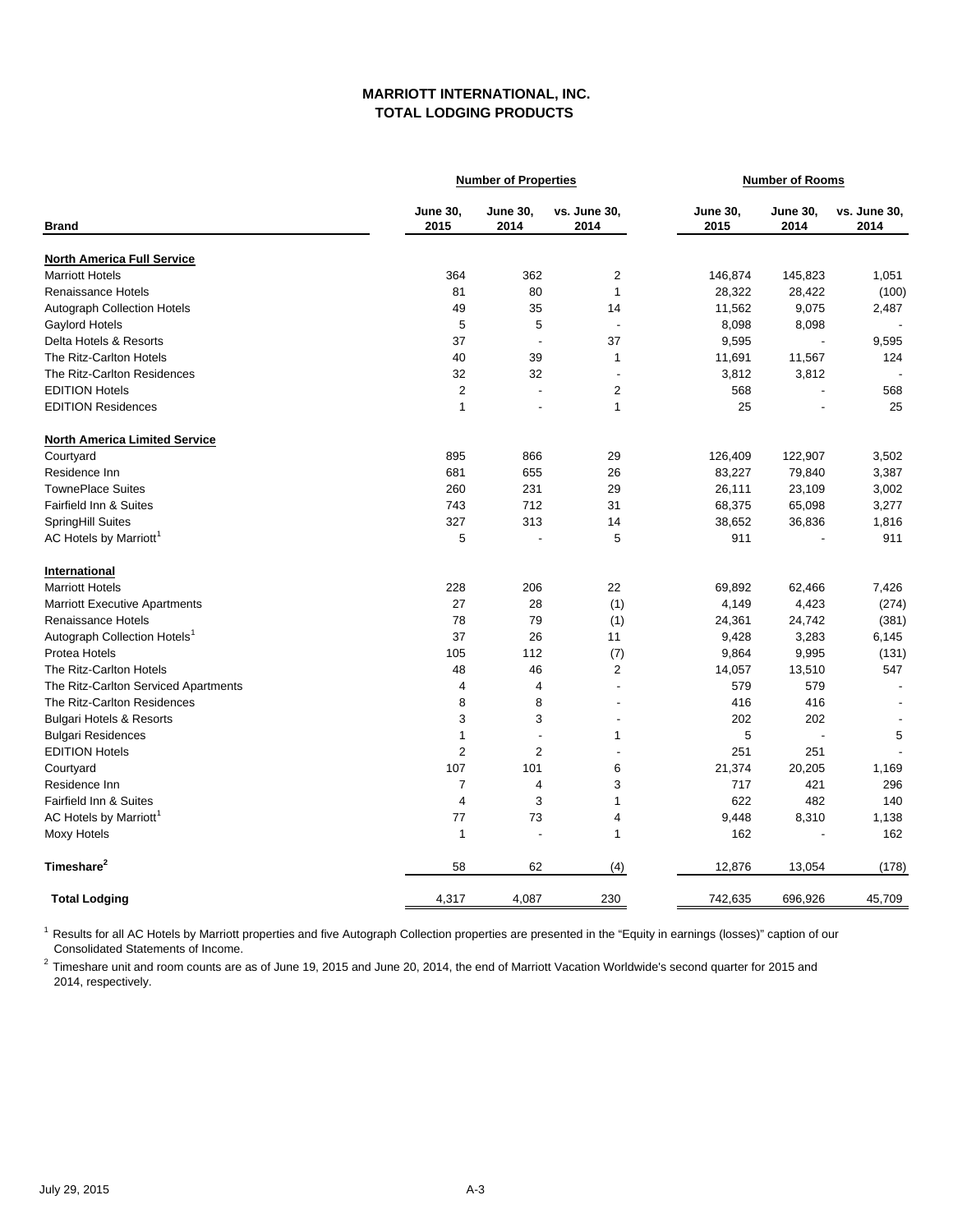## **Comparable Company-Operated International Properties1**

|                                  | Three Months Ended June 30, 2015 and June 30, 2014 |               |       |           |      |          |                           |  |  |
|----------------------------------|----------------------------------------------------|---------------|-------|-----------|------|----------|---------------------------|--|--|
| Region                           |                                                    | <b>REVPAR</b> |       | Occupancy |      |          | <b>Average Daily Rate</b> |  |  |
|                                  | 2015                                               | vs. 2014      | 2015  | vs. 2014  |      | 2015     | vs. 2014                  |  |  |
| Caribbean & Latin America        | \$172.37                                           | 6.7%          | 73.3% | 1.7%      | pts. | \$235.10 | 4.2%                      |  |  |
| Europe                           | \$141.67                                           | 5.7%          | 80.0% | 2.0%      | pts. | \$177.18 | 3.1%                      |  |  |
| Middle East & Africa             | \$110.57                                           | 0.1%          | 62.2% | 2.3%      | pts. | \$177.70 | $-3.6%$                   |  |  |
| Asia Pacific                     | \$113.67                                           | 5.3%          | 74.0% | 4.8%      | pts. | \$153.53 | $-1.5%$                   |  |  |
| Total International <sup>2</sup> | \$130.83                                           | 5.1%          | 74.5% | 3.1%      | pts. | \$175.53 | 0.8%                      |  |  |
| Worldwide <sup>3</sup>           | \$140.02                                           | 5.4%          | 77.4% | 1.2%      | pts. | \$180.90 | 3.8%                      |  |  |

**Comparable Systemwide International Properties1**

|                                  | Three Months Ended June 30, 2015 and June 30, 2014 |          |           |          |      |                           |          |  |  |  |
|----------------------------------|----------------------------------------------------|----------|-----------|----------|------|---------------------------|----------|--|--|--|
| Region                           | <b>REVPAR</b>                                      |          | Occupancy |          |      | <b>Average Daily Rate</b> |          |  |  |  |
|                                  | 2015                                               | vs. 2014 | 2015      | vs. 2014 |      | 2015                      | vs. 2014 |  |  |  |
| Caribbean & Latin America        | \$147.83                                           | 5.0%     | 72.3%     | 1.4%     | pts. | \$204.54                  | 3.0%     |  |  |  |
| Europe                           | \$131.80                                           | 4.1%     | 77.2%     | 1.4%     | pts. | \$170.62                  | 2.3%     |  |  |  |
| Middle East & Africa             | \$110.07                                           | 0.8%     | 62.9%     | 2.3%     | pts. | \$175.05                  | $-2.9%$  |  |  |  |
| Asia Pacific                     | \$114.52                                           | 5.7%     | 74.5%     | 4.4%     | pts. | \$153.74                  | $-0.5%$  |  |  |  |
| Total International <sup>2</sup> | \$126.35                                           | 4.5%     | 74.0%     | 2.5%     | pts. | \$170.68                  | 0.9%     |  |  |  |
| Worldwide <sup>3</sup>           | \$119.32                                           | 5.3%     | 77.4%     | $0.6\%$  | pts. | \$154.26                  | 4.4%     |  |  |  |

 $1$  International includes properties located outside the United States and Canada, except for Worldwide which includes the United States and Canada.

 Courtyard, and Fairfield Inn & Suites properties. <sup>2</sup> Includes Marriott Hotels, Renaissance Hotels, Autograph Collection Hotels, The Ritz-Carlton, Bulgari, EDITION, Residence Inn,

<sup>3</sup> Includes Marriott Hotels, Renaissance Hotels, Autograph Collection Hotels, Gaylord Hotels, The Ritz-Carlton, Bulgari, EDITION Residence Inn, Courtyard, Fairfield Inn & Suites, TownePlace Suites, and SpringHill Suites properties.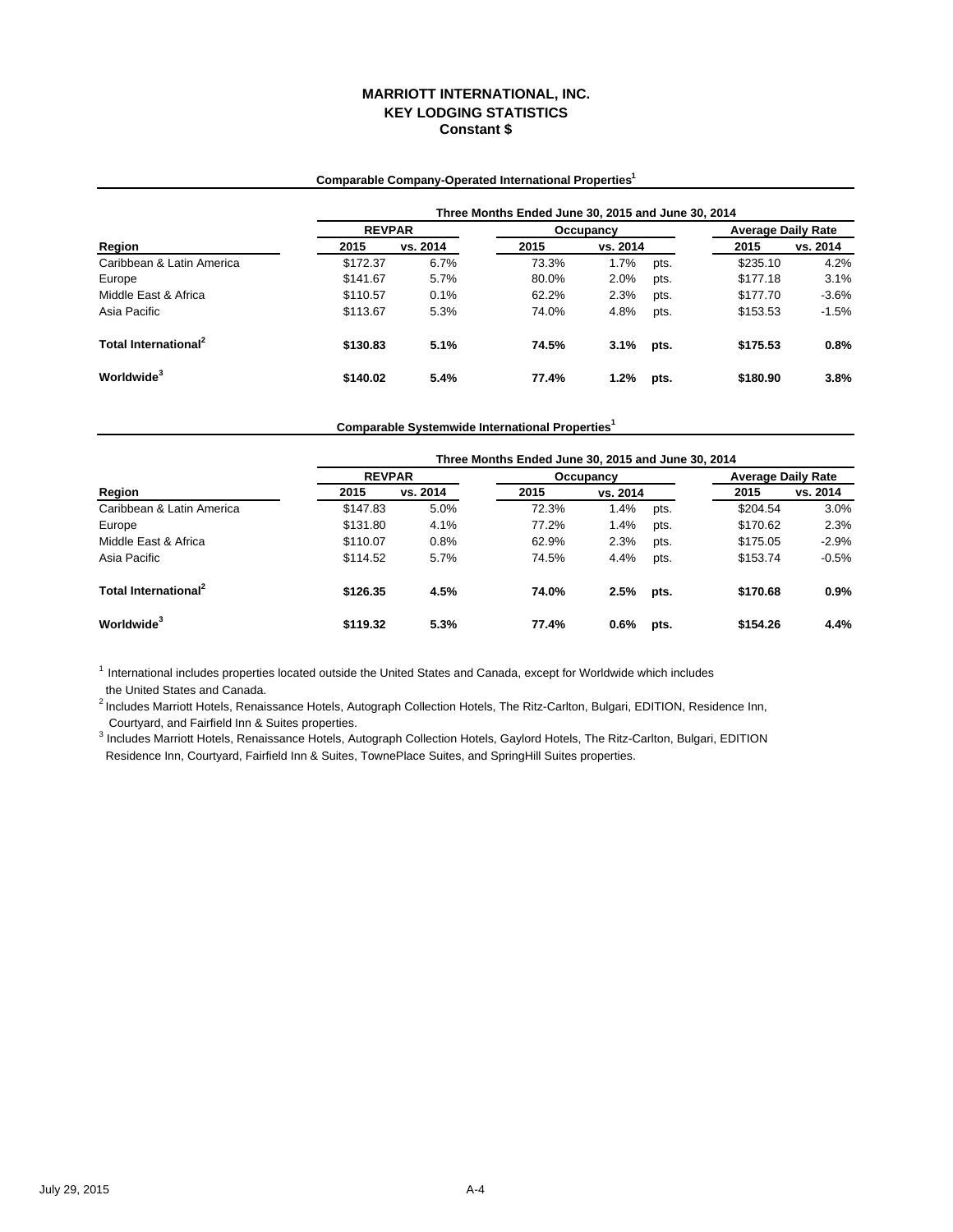## **Comparable Company-Operated International Properties1**

|                                  |          | Six Months Ended June 30, 2015 and June 30, 2014 |       |           |      |          |                           |  |  |  |
|----------------------------------|----------|--------------------------------------------------|-------|-----------|------|----------|---------------------------|--|--|--|
| Region                           |          | <b>REVPAR</b>                                    |       | Occupancy |      |          | <b>Average Daily Rate</b> |  |  |  |
|                                  | 2015     | vs. 2014                                         | 2015  | vs. 2014  |      | 2015     | vs. 2014                  |  |  |  |
| Caribbean & Latin America        | \$202.30 | 6.9%                                             | 75.3% | 1.4%      | pts. | \$268.52 | 4.9%                      |  |  |  |
| Europe                           | \$126.24 | 6.9%                                             | 73.9% | 2.7%      | pts. | \$170.92 | 2.9%                      |  |  |  |
| Middle East & Africa             | \$119.42 | 4.9%                                             | 63.6% | 4.7%      | pts. | \$187.88 | $-2.8%$                   |  |  |  |
| Asia Pacific                     | \$116.15 | 5.5%                                             | 72.9% | 4.4%      | pts. | \$159.30 | $-0.9%$                   |  |  |  |
| Total International <sup>2</sup> | \$131.60 | 6.2%                                             | 72.4% | 3.5%      | pts. | \$181.73 | 1.1%                      |  |  |  |
| Worldwide <sup>3</sup>           | \$135.50 | 5.9%                                             | 74.5% | 1.5%      | pts. | \$181.98 | 3.7%                      |  |  |  |

**Comparable Systemwide International Properties1**

|                                  |               | Six Months Ended June 30, 2015 and June 30, 2014 |       |           |      |          |                           |  |  |  |
|----------------------------------|---------------|--------------------------------------------------|-------|-----------|------|----------|---------------------------|--|--|--|
| Region                           | <b>REVPAR</b> |                                                  |       | Occupancy |      |          | <b>Average Daily Rate</b> |  |  |  |
|                                  | 2015          | vs. 2014                                         | 2015  | vs. 2014  |      | 2015     | vs. 2014                  |  |  |  |
| Caribbean & Latin America        | \$166.39      | 5.4%                                             | 72.5% | 1.0%      | pts. | \$229.46 | 4.0%                      |  |  |  |
| Europe                           | \$117.61      | 5.3%                                             | 71.2% | 2.1%      | pts. | \$165.23 | 2.2%                      |  |  |  |
| Middle East & Africa             | \$118.26      | 5.1%                                             | 64.1% | 4.4%      | pts. | \$184.60 | $-2.0%$                   |  |  |  |
| Asia Pacific                     | \$116.30      | 5.9%                                             | 73.3% | 4.1%      | pts. | \$158.72 | $-0.1%$                   |  |  |  |
| Total International <sup>2</sup> | \$125.34      | 5.5%                                             | 71.4% | 2.8%      | pts. | \$175.53 | 1.3%                      |  |  |  |
| Worldwide <sup>3</sup>           | \$113.49      | 6.0%                                             | 73.8% | 1.1%      | pts. | \$153.78 | 4.4%                      |  |  |  |

 $<sup>1</sup>$  International includes properties located outside the United States and Canada, except for Worldwide which includes</sup> the United States and Canada.

 Courtyard, and Fairfield Inn & Suites properties. <sup>2</sup> Includes Marriott Hotels, Renaissance Hotels, Autograph Collection Hotels, The Ritz-Carlton, Bulgari, EDITION, Residence Inn,

<sup>3</sup> Includes Marriott Hotels, Renaissance Hotels, Autograph Collection Hotels, Gaylord Hotels, The Ritz-Carlton, Bulgari, EDITION Residence Inn, Courtyard, Fairfield Inn & Suites, TownePlace Suites, and SpringHill Suites properties.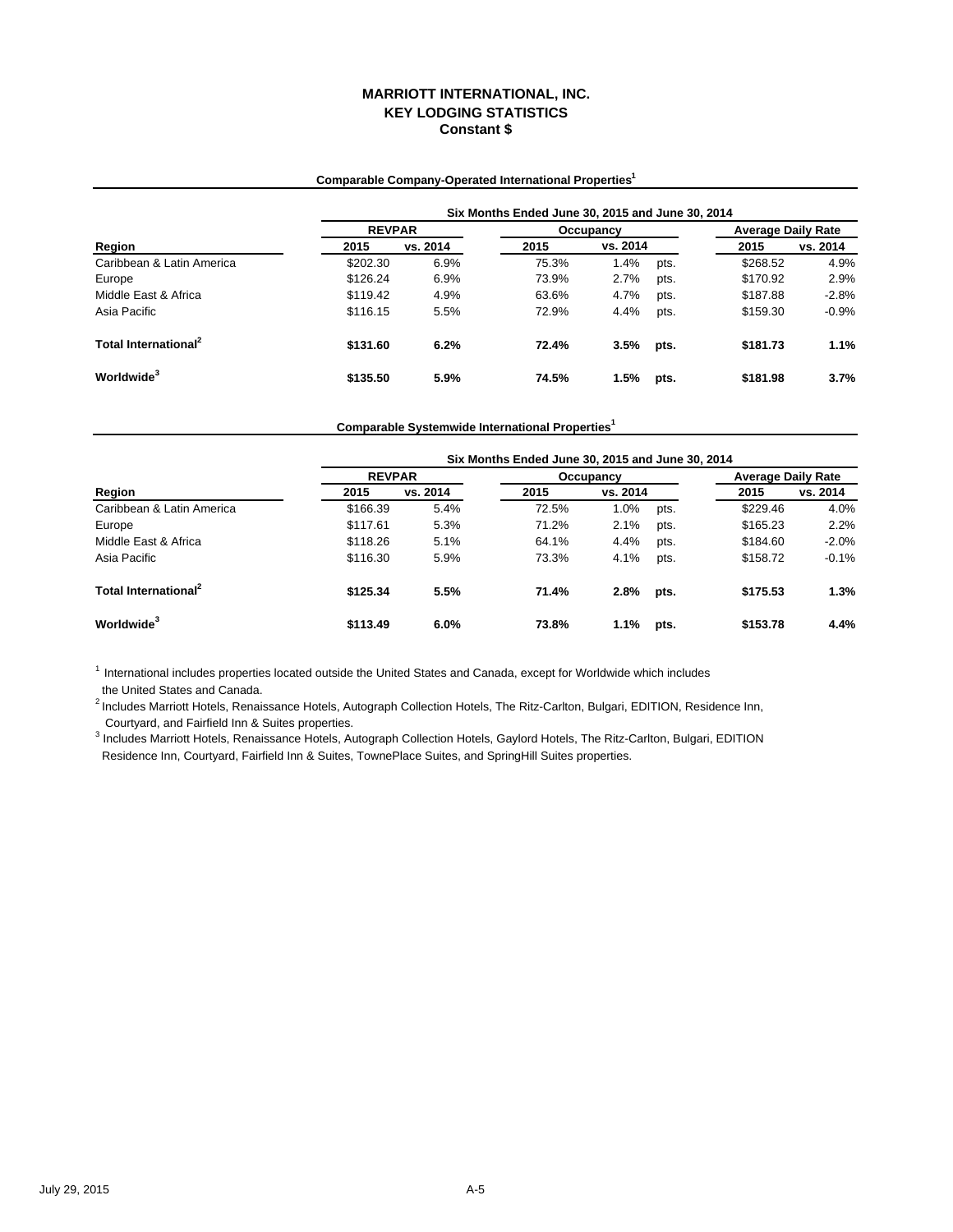### **Comparable Company-Operated North American Properties**

|                                                       | Three Months Ended June 30, 2015 and June 30, 2014 |          |           |          |      |                           |          |  |
|-------------------------------------------------------|----------------------------------------------------|----------|-----------|----------|------|---------------------------|----------|--|
|                                                       | <b>REVPAR</b>                                      |          | Occupancy |          |      | <b>Average Daily Rate</b> |          |  |
| <b>Brand</b>                                          | 2015                                               | vs. 2014 | 2015      | vs. 2014 |      | 2015                      | vs. 2014 |  |
| <b>Marriott Hotels</b>                                | \$160.00                                           | 5.1%     | 79.8%     | 0.2%     | pts. | \$200.54                  | 4.7%     |  |
| Renaissance Hotels                                    | \$148.70                                           | 6.2%     | 79.5%     | $-0.2%$  | pts. | \$187.12                  | 6.5%     |  |
| The Ritz-Carlton                                      | \$267.47                                           | 3.2%     | 74.9%     | $-0.1%$  | pts. | \$356.95                  | 3.3%     |  |
| Composite North American Full-Service <sup>1</sup>    | \$168.07                                           | 4.7%     | 78.9%     | 0.2%     | pts. | \$213.08                  | 4.4%     |  |
| Courtyard                                             | \$109.92                                           | 7.1%     | 77.1%     | 0.3%     | pts. | \$142.49                  | 6.6%     |  |
| <b>SpringHill Suites</b>                              | \$104.62                                           | 8.9%     | 80.9%     | 0.8%     | pts. | \$129.27                  | 7.8%     |  |
| Residence Inn                                         | \$120.56                                           | 8.5%     | 81.9%     | 0.6%     | pts. | \$147.15                  | 7.8%     |  |
| <b>TownePlace Suites</b>                              | \$83.02                                            | 11.4%    | 80.8%     | 2.5%     | pts. | \$102.81                  | 7.9%     |  |
| Composite North American Limited-Service <sup>2</sup> | \$111.21                                           | 7.5%     | 78.7%     | 0.4%     | pts. | \$141.28                  | 6.9%     |  |
| Composite - All <sup>3</sup>                          | \$144.52                                           | 5.6%     | 78.8%     | 0.3%     | pts. | \$183.38                  | 5.2%     |  |

### **Comparable Systemwide North American Properties**

|                                                          | Three Months Ended June 30, 2015 and June 30, 2014 |          |           |          |      |                           |          |  |
|----------------------------------------------------------|----------------------------------------------------|----------|-----------|----------|------|---------------------------|----------|--|
|                                                          | <b>REVPAR</b>                                      |          | Occupancy |          |      | <b>Average Daily Rate</b> |          |  |
| <b>Brand</b>                                             | 2015                                               | vs. 2014 | 2015      | vs. 2014 |      | 2015                      | vs. 2014 |  |
| <b>Marriott Hotels</b>                                   | \$137.65                                           | 4.9%     | 76.7%     | 0.1%     | pts. | \$179.38                  | 4.8%     |  |
| Renaissance Hotels                                       | \$130.33                                           | 5.4%     | 78.0%     | 0.0%     | pts. | \$167.12                  | 5.4%     |  |
| <b>Autograph Collection Hotels</b>                       | \$185.73                                           | 3.1%     | 79.4%     | 0.3%     | pts. | \$233.79                  | 2.8%     |  |
| The Ritz-Carlton                                         | \$267.47                                           | 3.2%     | 74.9%     | $-0.1%$  | pts. | \$356.95                  | 3.3%     |  |
| <b>Composite North American Full-Service<sup>4</sup></b> | \$146.24                                           | 4.6%     | 76.9%     | 0.1%     | pts. | \$190.21                  | 4.5%     |  |
| Courtyard                                                | \$108.41                                           | 7.0%     | 77.7%     | 0.8%     | pts. | \$139.51                  | 5.9%     |  |
| <b>Fairfield Inn &amp; Suites</b>                        | \$82.83                                            | 4.4%     | 75.0%     | $-0.1%$  | pts. | \$110.49                  | 4.5%     |  |
| <b>SpringHill Suites</b>                                 | \$95.51                                            | 5.1%     | 78.7%     | $-0.2%$  | pts. | \$121.31                  | 5.3%     |  |
| Residence Inn                                            | \$117.56                                           | 6.3%     | 83.0%     | 0.1%     | pts. | \$141.63                  | 6.2%     |  |
| <b>TownePlace Suites</b>                                 | \$81.39                                            | 5.2%     | 79.3%     | 0.4%     | pts. | \$102.67                  | 4.7%     |  |
| Composite North American Limited-Service <sup>2</sup>    | \$102.23                                           | 6.1%     | 78.7%     | 0.3%     | pts. | \$129.97                  | 5.7%     |  |
| Composite - All <sup>5</sup>                             | \$117.89                                           | 5.4%     | 78.0%     | 0.2%     | pts. | \$151.10                  | 5.1%     |  |

 $<sup>1</sup>$  Includes Marriott Hotels, Renaissance Hotels, Gaylord Hotels, and The Ritz-Carlton properties.</sup>

<sup>2</sup> Includes Residence Inn, Courtyard, Fairfield Inn & Suites, TownePlace Suites, and SpringHill Suites properties.

3 Includes Marriott Hotels, Renaissance Hotels, Gaylord Hotels, The Ritz-Carlton, Residence Inn, Courtyard,

Fairfield Inn & Suites, TownePlace Suites, and SpringHill Suites properties.

4 Includes Marriott Hotels, Renaissance Hotels, Gaylord Hotels, Autograph Collection Hotels, and The Ritz-Carlton properties.

5 Includes Marriott Hotels, Renaissance Hotels, Gaylord Hotels, Autograph Collection Hotels, The Ritz-Carlton, Residence Inn,

Courtyard, Fairfield Inn & Suites, TownePlace Suites, and SpringHill Suites properties.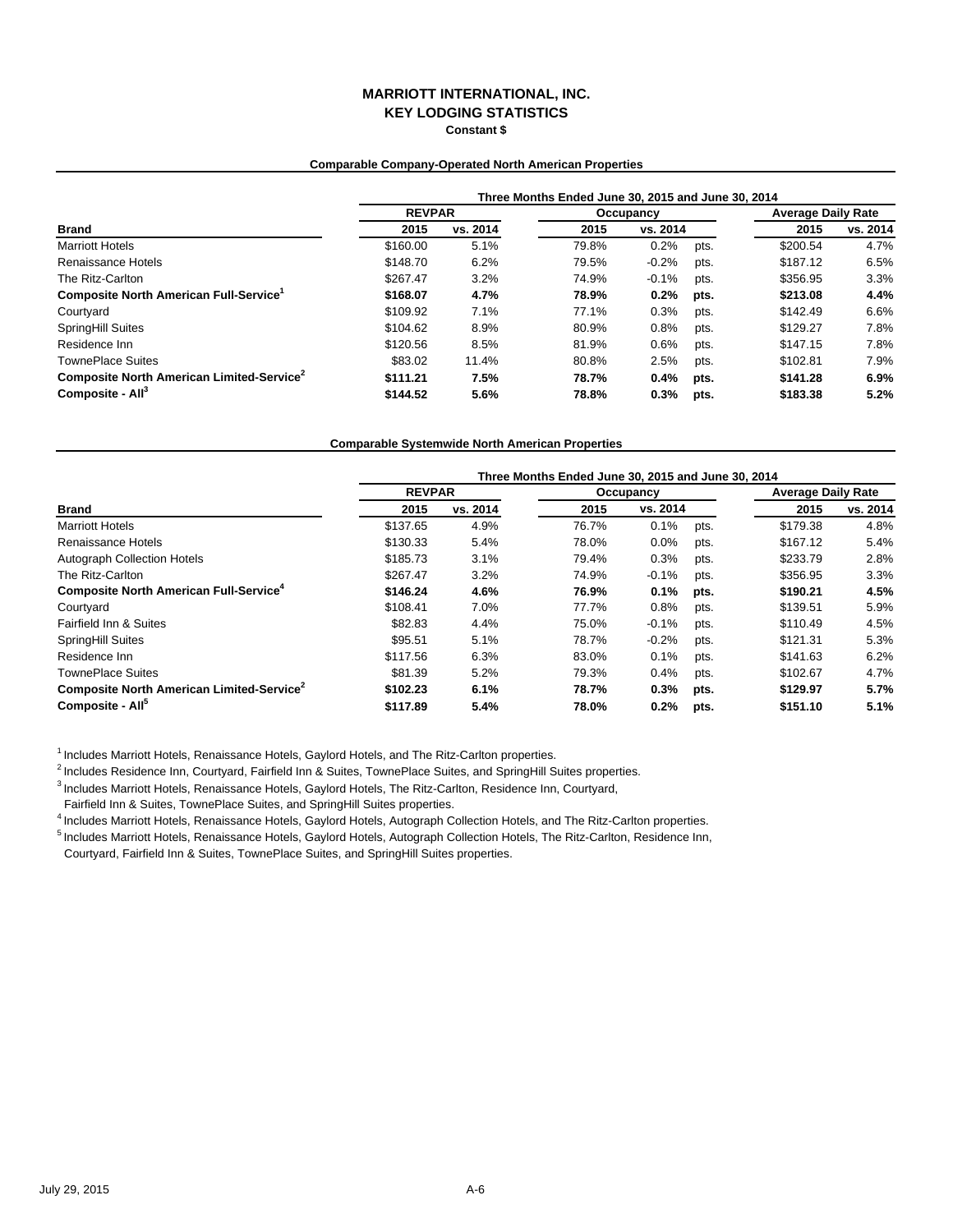### **Comparable Company-Operated North American Properties**

|                                                       | Six Months Ended June 30, 2015 and June 30, 2014 |          |       |           |      |          |                           |  |  |
|-------------------------------------------------------|--------------------------------------------------|----------|-------|-----------|------|----------|---------------------------|--|--|
| <b>Brand</b>                                          | <b>REVPAR</b>                                    |          |       | Occupancy |      |          | <b>Average Daily Rate</b> |  |  |
|                                                       | 2015                                             | vs. 2014 | 2015  | vs. 2014  |      | 2015     | vs. 2014                  |  |  |
| <b>Marriott Hotels</b>                                | \$150.98                                         | 4.8%     | 76.4% | 0.2%      | pts. | \$197.49 | 4.5%                      |  |  |
| Renaissance Hotels                                    | \$143.92                                         | 7.5%     | 78.0% | 0.9%      | pts. | \$184.56 | 6.3%                      |  |  |
| The Ritz-Carlton                                      | \$270.48                                         | 2.9%     | 73.1% | $-0.4%$   | pts. | \$370.22 | 3.5%                      |  |  |
| <b>Composite North American Full-Service</b>          | \$161.22                                         | 4.7%     | 76.0% | 0.3%      | pts. | \$212.11 | 4.3%                      |  |  |
| Courtyard                                             | \$102.13                                         | 8.3%     | 73.0% | 1.3%      | pts. | \$139.95 | 6.4%                      |  |  |
| SpringHill Suites                                     | \$96.92                                          | 7.8%     | 75.9% | 0.6%      | pts. | \$127.77 | 7.0%                      |  |  |
| Residence Inn                                         | \$113.32                                         | 7.8%     | 78.5% | 0.3%      | pts. | \$144.29 | 7.4%                      |  |  |
| <b>TownePlace Suites</b>                              | \$74.89                                          | 10.6%    | 73.6% | 1.1%      | pts. | \$101.80 | 8.9%                      |  |  |
| Composite North American Limited-Service <sup>2</sup> | \$103.72                                         | 8.2%     | 74.7% | 1.0%      | pts. | \$138.88 | 6.7%                      |  |  |
| Composite - All <sup>3</sup>                          | \$137.41                                         | 5.7%     | 75.5% | 0.6%      | pts. | \$182.10 | 4.9%                      |  |  |

#### **Comparable Systemwide North American Properties**

|                                                           | Six Months Ended June 30, 2015 and June 30, 2014 |          |           |          |      |                           |          |  |
|-----------------------------------------------------------|--------------------------------------------------|----------|-----------|----------|------|---------------------------|----------|--|
|                                                           | <b>REVPAR</b>                                    |          | Occupancy |          |      | <b>Average Daily Rate</b> |          |  |
| <b>Brand</b>                                              | 2015                                             | vs. 2014 | 2015      | vs. 2014 |      | 2015                      | vs. 2014 |  |
| <b>Marriott Hotels</b>                                    | \$131.06                                         | 5.3%     | 73.5%     | 0.2%     | pts. | \$178.37                  | 4.9%     |  |
| Renaissance Hotels                                        | \$125.41                                         | 6.9%     | 75.6%     | 1.0%     | pts. | \$165.86                  | 5.5%     |  |
| Autograph Collection Hotels                               | \$180.70                                         | 3.9%     | 77.3%     | 0.4%     | pts. | \$233.64                  | 3.3%     |  |
| The Ritz-Carlton                                          | \$270.48                                         | 2.9%     | 73.1%     | $-0.4%$  | pts. | \$370.22                  | 3.5%     |  |
| <b>Composite North American Full-Service</b> <sup>4</sup> | \$140.59                                         | 5.0%     | 73.9%     | 0.3%     | pts. | \$190.19                  | 4.6%     |  |
| Courtyard                                                 | \$100.34                                         | 8.1%     | 73.4%     | 1.6%     | pts. | \$136.73                  | 5.8%     |  |
| Fairfield Inn & Suites                                    | \$75.46                                          | 6.1%     | 70.3%     | 1.0%     | pts. | \$107.40                  | 4.6%     |  |
| SpringHill Suites                                         | \$89.34                                          | 6.2%     | 75.1%     | 0.6%     | pts. | \$119.03                  | 5.3%     |  |
| Residence Inn                                             | \$109.67                                         | 6.6%     | 79.3%     | 0.4%     | pts. | \$138.32                  | 6.1%     |  |
| <b>TownePlace Suites</b>                                  | \$76.53                                          | 6.6%     | 75.1%     | 0.8%     | pts. | \$101.89                  | 5.5%     |  |
| Composite North American Limited-Service <sup>2</sup>     | \$94.78                                          | 7.1%     | 74.5%     | 1.0%     | pts. | \$127.24                  | 5.6%     |  |
| Composite - All <sup>5</sup>                              | \$111.08                                         | 6.2%     | 74.3%     | 0.8%     | pts. | \$149.53                  | 5.0%     |  |

<sup>1</sup> Includes Marriott Hotels, Renaissance Hotels, Gaylord Hotels, and The Ritz-Carlton properties.

 $^2$  Includes Residence Inn, Courtyard, Fairfield Inn & Suites, TownePlace Suites, and SpringHill Suites properties.

3 Includes Marriott Hotels, Renaissance Hotels, Gaylord Hotels, The Ritz-Carlton, Residence Inn, Courtyard,

Fairfield Inn & Suites, TownePlace Suites, and SpringHill Suites properties.

4 Includes Marriott Hotels, Renaissance Hotels, Gaylord Hotels, Autograph Collection Hotels, and The Ritz-Carlton properties.

5 Includes Marriott Hotels, Renaissance Hotels, Gaylord Hotels, Autograph Collection Hotels, The Ritz-Carlton, Residence Inn,

Courtyard, Fairfield Inn & Suites, TownePlace Suites, and SpringHill Suites properties.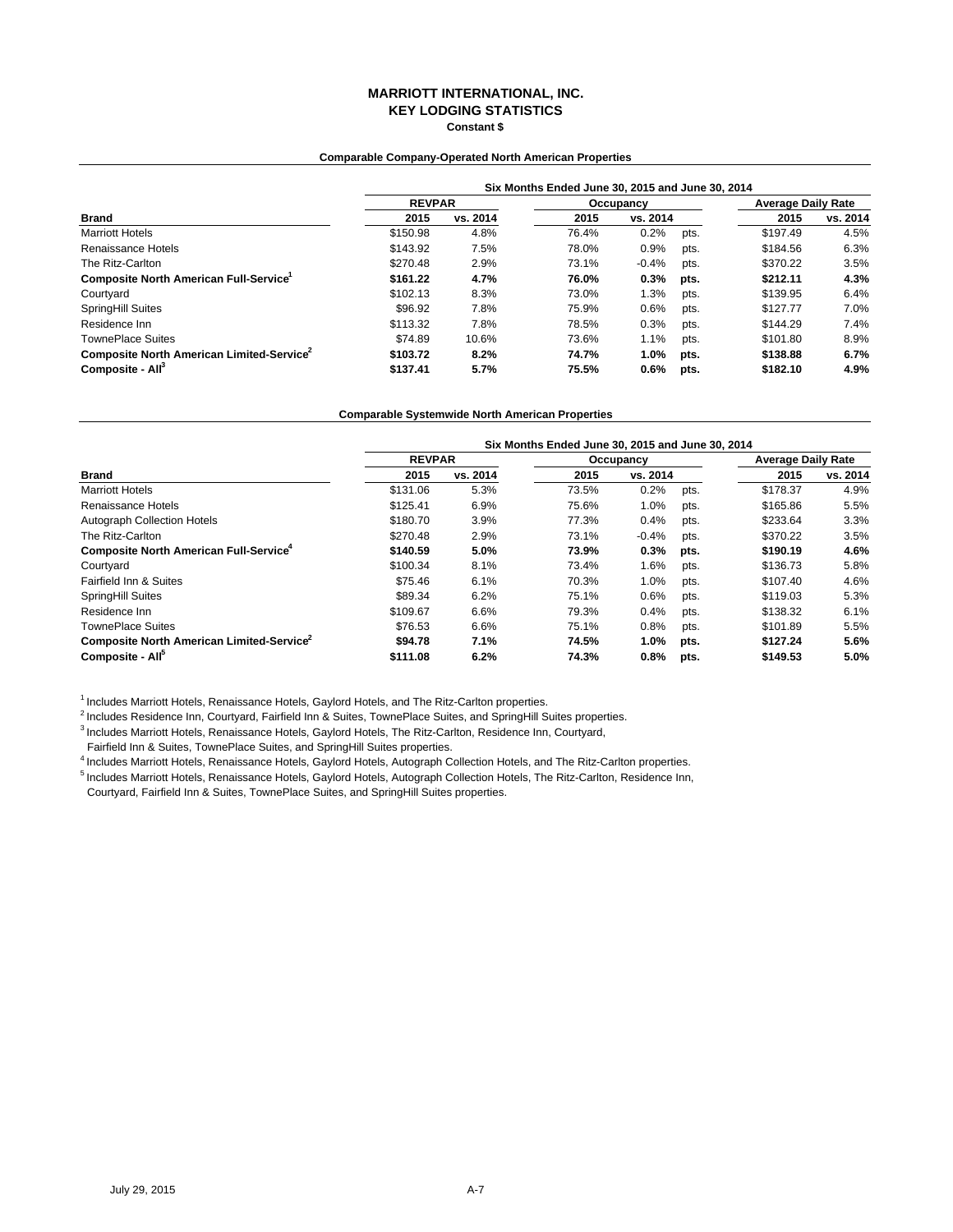### **MARRIOTT INTERNATIONAL, INC. NON-GAAP FINANCIAL MEASURES EBITDA AND ADJUSTED EBITDA**

(\$ in millions)

|                                                                  | <b>Fiscal Year 2015</b> |                         |    |                   |    |       |  |
|------------------------------------------------------------------|-------------------------|-------------------------|----|-------------------|----|-------|--|
| Net income                                                       |                         | <b>First</b><br>Quarter |    | Second<br>Quarter |    | Total |  |
|                                                                  |                         | 207                     | \$ | 240               | \$ | 447   |  |
| Interest expense                                                 |                         | 36                      |    | 42                |    | 78    |  |
| Tax provision                                                    |                         | 100                     |    | 115               |    | 215   |  |
| Depreciation and amortization                                    |                         | 32                      |    | 32                |    | 64    |  |
| Depreciation classified in Reimbursed costs                      |                         | 14                      |    | 14                |    | 28    |  |
| Interest expense from unconsolidated joint ventures              |                         | 1                       |    | 0                 |    |       |  |
| Depreciation and amortization from unconsolidated joint ventures |                         | 3                       |    | 2                 |    | 5     |  |
| EBITDA **                                                        |                         | 393                     |    | 445               |    | 838   |  |
| <b>EDITION</b> impairment charge                                 |                         | 12                      |    |                   |    | 12    |  |
| Losses on expected disposition of real estate                    |                         |                         |    | 22                |    | 22    |  |
| Gain on redemption of preferred equity ownership interest        |                         |                         |    | (41)              |    | (41)  |  |
| Share-based compensation (including share-based compensation     |                         |                         |    |                   |    |       |  |
| reimbursed by third-party owners)                                |                         | 24                      |    | 31                |    | 55    |  |
| <b>Adjusted EBITDA **</b>                                        |                         | 429                     |    | 457               |    | 886   |  |

**Increase over 2014 Quarterly Adjusted EBITDA \*\* 27% 12% 19%**

|                                                                                                   | <b>Fiscal Year 2014</b> |                         |    |                   |   |                         |                   |   |       |
|---------------------------------------------------------------------------------------------------|-------------------------|-------------------------|----|-------------------|---|-------------------------|-------------------|---|-------|
|                                                                                                   |                         | <b>First</b><br>Quarter |    | Second<br>Quarter |   | <b>Third</b><br>Quarter | Fourth<br>Quarter |   | Total |
| Net income                                                                                        | S                       | 172                     | \$ | 192               | S | 192                     | \$<br>197         | S | 753   |
| Interest expense                                                                                  |                         | 30                      |    | 30                |   | 29                      | 26                |   | 115   |
| Tax provision                                                                                     |                         | 59                      |    | 93                |   | 98                      | 85                |   | 335   |
| Depreciation and amortization                                                                     |                         | 26                      |    | 32                |   | 33                      | 32                |   | 123   |
| Depreciation classified in Reimbursed costs                                                       |                         | 12                      |    | 13                |   | 13                      | 13                |   | 51    |
| Interest expense from unconsolidated joint ventures                                               |                         |                         |    |                   |   |                         |                   |   | 3     |
| Depreciation and amortization from unconsolidated joint ventures                                  |                         |                         |    | З                 |   |                         |                   |   | 10    |
| EBITDA <sup>**</sup>                                                                              |                         | 304                     |    | 364               |   | 366                     | 356               |   | 1,390 |
| <b>EDITION</b> impairment charge                                                                  |                         | 10                      |    | 15                |   |                         |                   |   | 25    |
| Share-based compensation (including share-based compensation<br>reimbursed by third-party owners) |                         |                         |    |                   |   |                         |                   |   |       |
|                                                                                                   |                         | 25                      |    | 29                |   | 27                      | 28                |   | 109   |
| <b>Adjusted EBITDA **</b>                                                                         |                         | 339                     |    | 408               |   | 393                     | 384               |   | 1,524 |

\*\* Denotes non-GAAP financial measures. Please see pages A-13 and A-14 for information about our reasons for providing these alternative financial measures and the limitations on their use.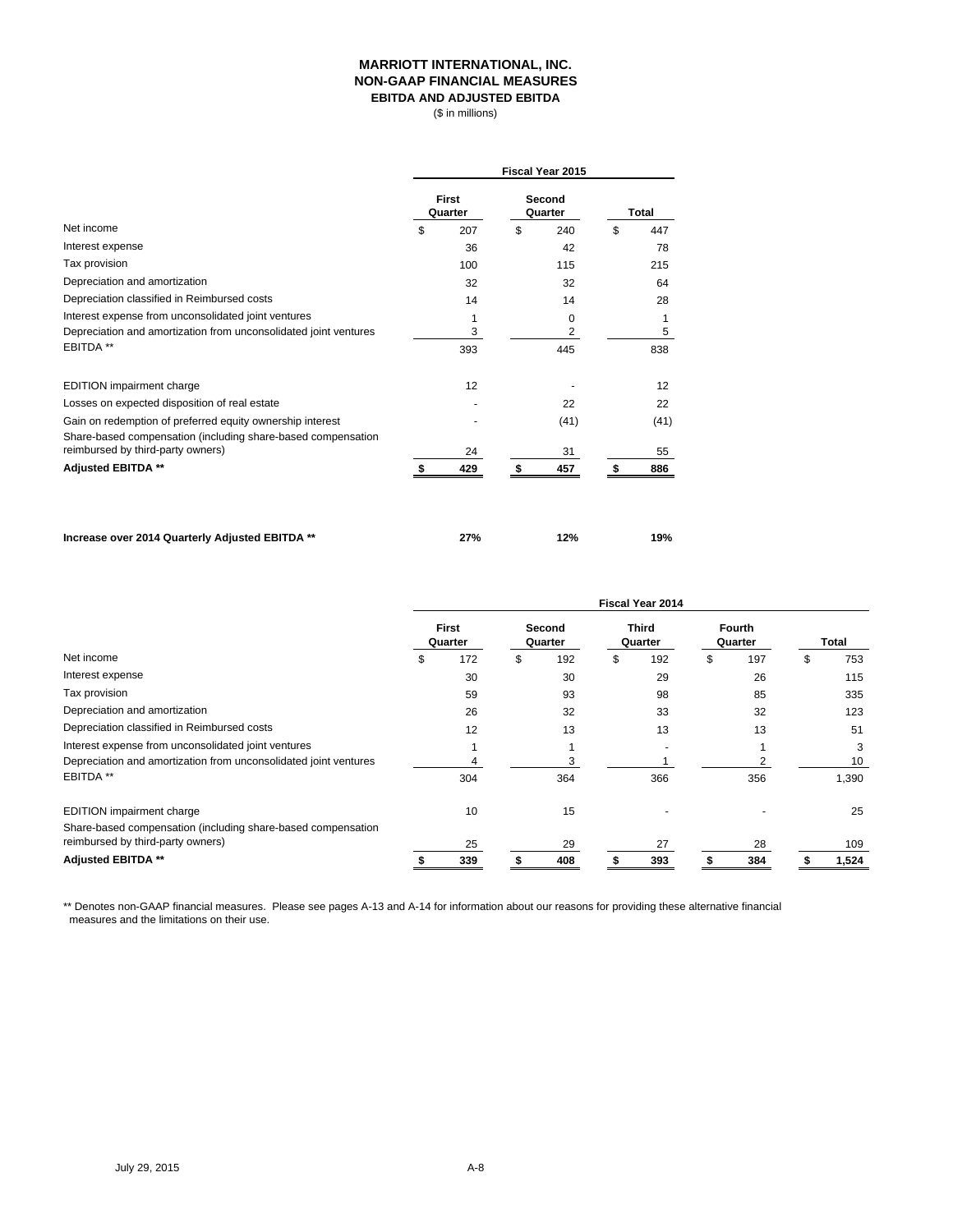## **MARRIOTT INTERNATIONAL, INC. NON-GAAP FINANCIAL MEASURES FULL YEAR EBITDA AND ADJUSTED EBITDA FORECASTED 2015**

(\$ in millions)

|                                                                  | Range<br><b>Estimated EBITDA</b><br><b>Fiscal Year 2015</b> |       |    | <b>As Reported</b><br><b>Fiscal Year 2014</b> |    |       |
|------------------------------------------------------------------|-------------------------------------------------------------|-------|----|-----------------------------------------------|----|-------|
| Net income                                                       | \$                                                          | 849   | \$ | 872                                           | \$ | 753   |
| Interest expense                                                 |                                                             | 165   |    | 165                                           |    | 115   |
| Tax provision                                                    |                                                             | 401   |    | 413                                           |    | 335   |
| Depreciation and amortization                                    |                                                             | 128   |    | 128                                           |    | 123   |
| Depreciation classified in Reimbursed costs                      |                                                             | 60    |    | 60                                            |    | 51    |
| Interest expense from unconsolidated joint ventures              |                                                             | 5     |    | 5                                             |    | 3     |
| Depreciation and amortization from unconsolidated joint ventures |                                                             | 10    |    | 10                                            |    | 10    |
| EBITDA **                                                        |                                                             | 1,618 |    | 1,653                                         |    | 1,390 |
| <b>EDITION</b> impairment charge                                 |                                                             | 12    |    | 12                                            |    | 25    |
| Losses on expected disposition of real estate                    |                                                             | 22    |    | 22                                            |    |       |
| Gain on redemption of preferred equity ownership interest        |                                                             | (41)  |    | (41)                                          |    |       |
| Share-based compensation (including share-based compensation     |                                                             |       |    |                                               |    |       |
| reimbursed by third-party owners)                                |                                                             | 110   |    | 110                                           |    | 109   |
| <b>Adjusted EBITDA **</b>                                        |                                                             | 1,721 | S  | 1,756                                         | \$ | 1,524 |
| Increase over 2014 Adjusted EBITDA**                             |                                                             | 13%   |    | 15%                                           |    |       |

\*\* Denotes non-GAAP financial measures. See pages A-13 and A-14 for information about our reasons for providing these alternative financial measures and the limitations on their use.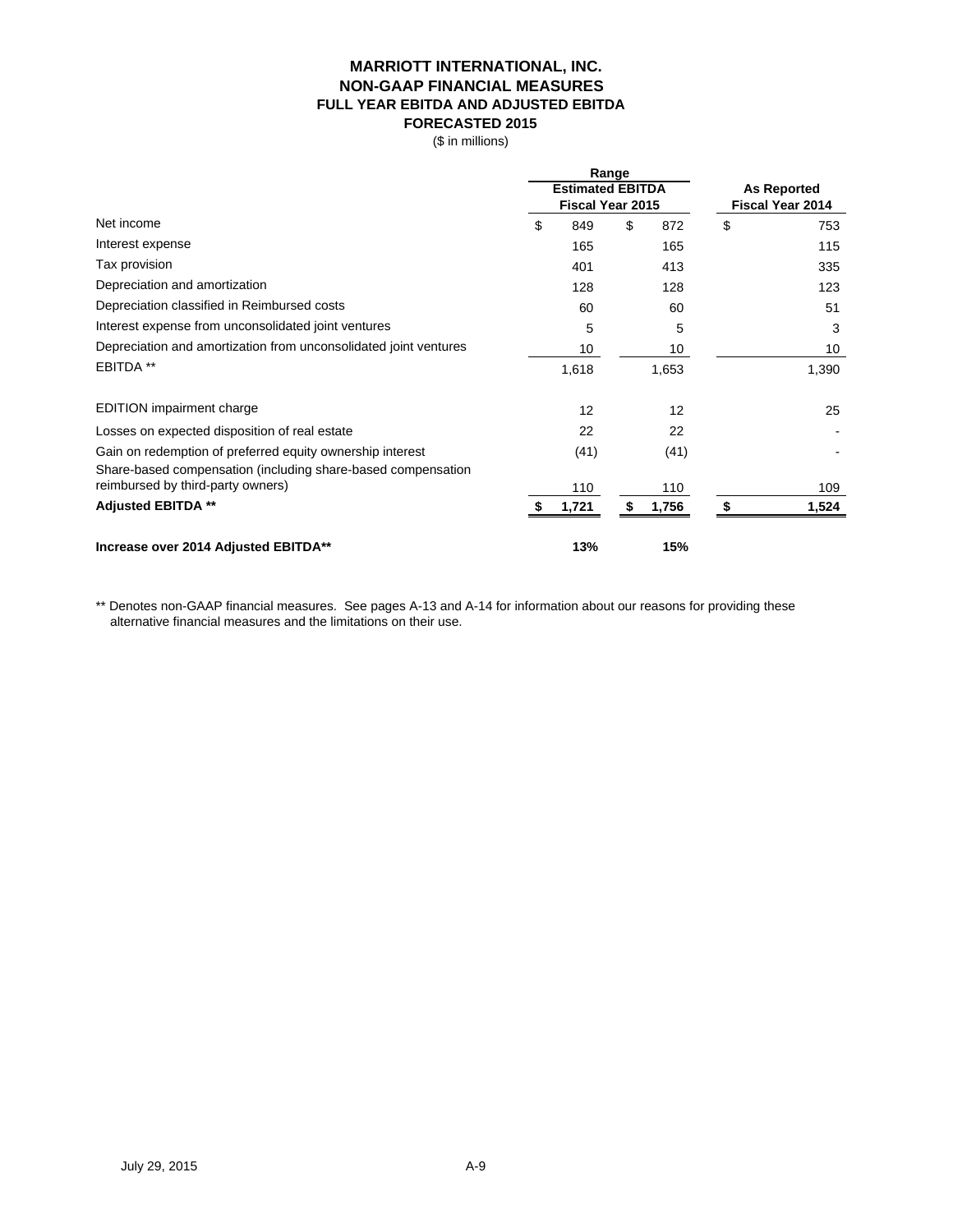## **MARRIOTT INTERNATIONAL, INC. NON-GAAP FINANCIAL MEASURES ADJUSTED OPERATING INCOME MARGIN SECOND QUARTER 2015 AND 2014**

(\$ in millions)

| <b>ADJUSTED OPERATING INCOME MARGIN</b>                                                                                | Second<br>Quarter<br>2015 |            | Second<br>Quarter<br>2014 |                  |
|------------------------------------------------------------------------------------------------------------------------|---------------------------|------------|---------------------------|------------------|
| Total revenues, as reported                                                                                            | \$                        | 3.689      | \$                        | 3,484            |
| Less: cost reimbursements                                                                                              |                           | (2,953)    |                           | (2,763)          |
| Total revenues, as adjusted **                                                                                         |                           | 736        | \$                        | 721              |
| Operating income<br>Add: EDITION impairment charge<br>Add: Venezuela currency loss<br>Operating income, as adjusted ** | \$                        | 369<br>369 | \$<br>\$                  | 316<br>15<br>338 |
| Adjusted operating income margin **                                                                                    |                           | 50%        |                           | 47%              |

\*\* Denotes non-GAAP financial measures. See pages A-13 and A-14 for information about our reasons for providing these alternative financial measures and the limitations on their use.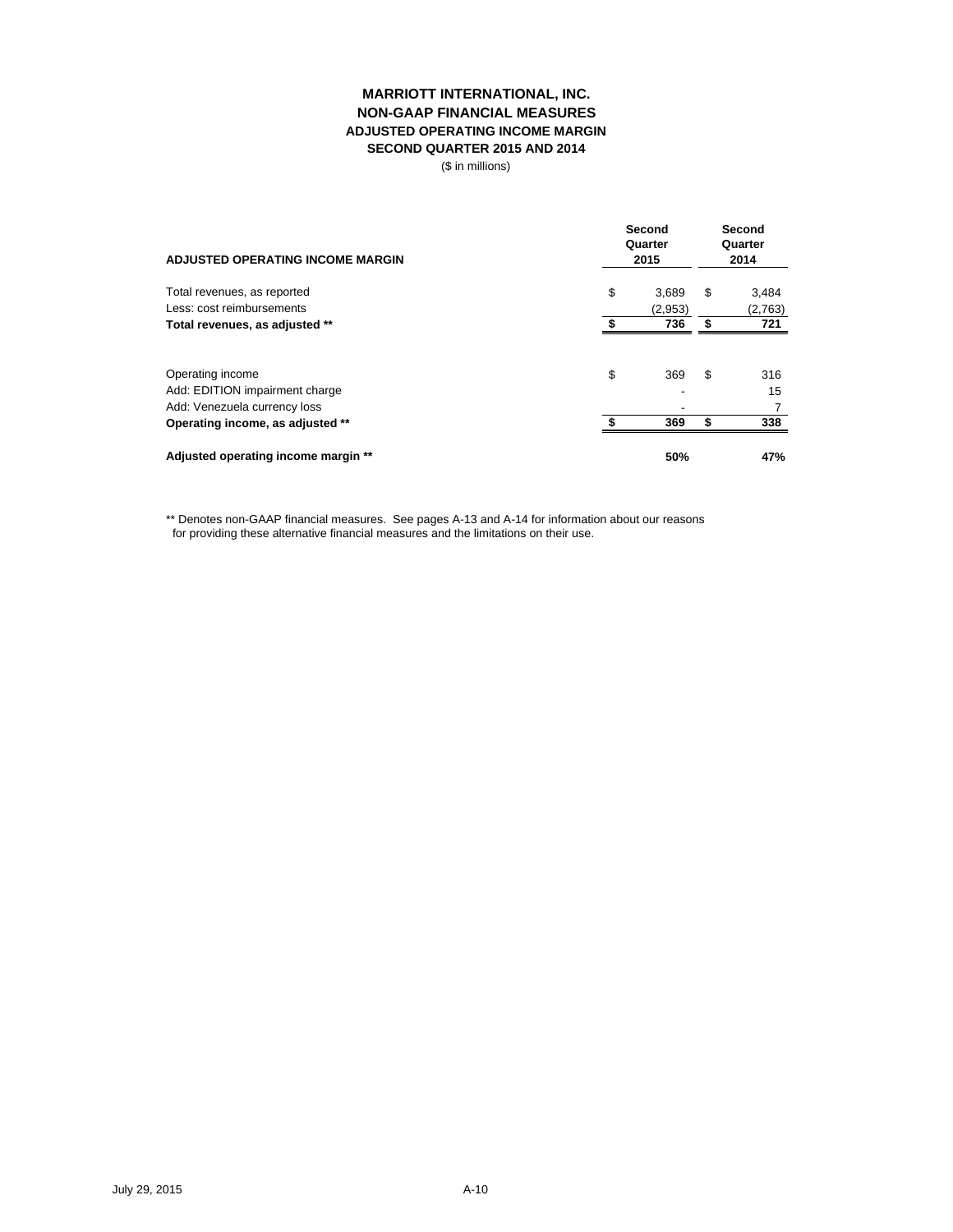# **MARRIOTT INTERNATIONAL, INC. NON-GAAP FINANCIAL MEASURES**

# **ADJUSTED EARNINGS PER SHARE, NET OF TAX**

(in millions, except per share amounts)

|                                                                             | Second<br>Quarter<br>2015 |        | Second<br>Quarter<br>2014 |      |
|-----------------------------------------------------------------------------|---------------------------|--------|---------------------------|------|
| Net income, as reported                                                     |                           | 240    | S                         | 192  |
| Add: EDITION impairment charge, net of tax                                  |                           |        |                           | 9    |
| Add: Venezuela currency loss, net of tax                                    |                           |        |                           | 5    |
| Add: Litigation reserve, net of tax                                         |                           |        |                           | 7    |
| Add: Losses on expected disposition of real estate, net of tax              |                           | 13     |                           |      |
| Less: Gain on redemption of preferred equity ownership interest, net of tax |                           | (25)   |                           |      |
| Net income, as adjusted **                                                  |                           | 228    |                           | 213  |
| Diluted EPS, as reported                                                    |                           | 0.87   | S                         | 0.64 |
| Add: EDITION impairment charge, net of tax                                  |                           |        |                           | 0.03 |
| Add: Venezuela currency loss, net of tax                                    |                           |        |                           | 0.02 |
| Add: Litigation reserve, net of tax                                         |                           |        |                           | 0.02 |
| Add: Losses on expected disposition of real estate, net of tax              |                           | 0.04   |                           |      |
| Less: Gain on redemption of preferred equity ownership interest, net of tax |                           | (0.09) |                           |      |
| Diluted EPS, as adjusted"                                                   |                           | 0.82   |                           | 0.71 |
| <b>Diluted Shares</b>                                                       |                           | 277.3  |                           |      |
| Increase over 2014 Diluted EPS                                              |                           | 36%    |                           |      |
| Adjusted increase over 2014 Diluted EPS, as adjusted **                     |                           | 15%    |                           |      |

\*\* Denotes non-GAAP financial measures. See pages A-13 and A-14 for information about our reasons for providing these alternative financial measures and the limitations on their use.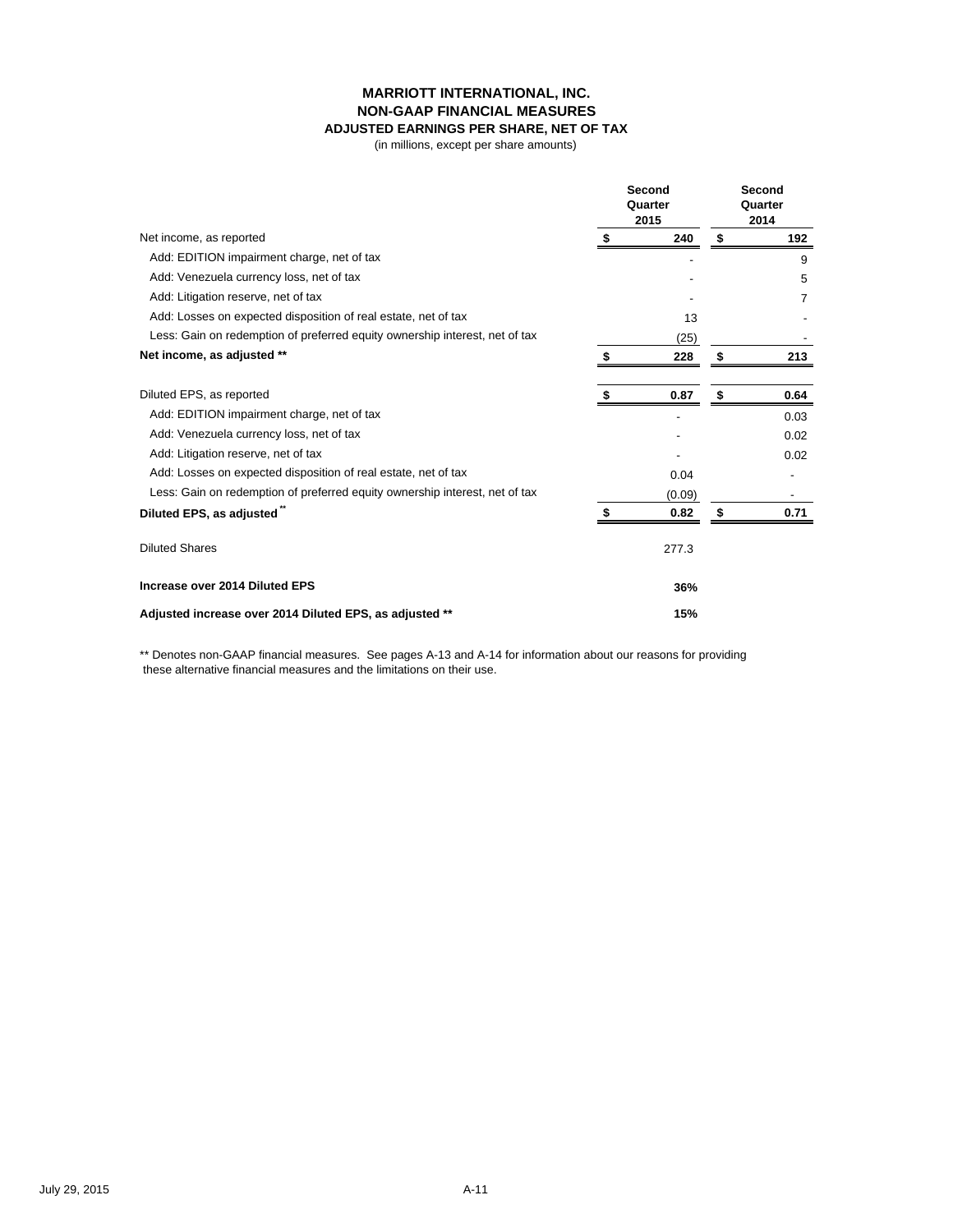### **MARRIOTT INTERNATIONAL, INC. NON-GAAP FINANCIAL MEASURES RETURN ON INVESTED CAPITAL**

(\$ in millions)

### **The reconciliation of net income to earnings before interest expense and taxes is as follows:**

|                                               | <b>Twelve Months Ended</b> |               |  |  |
|-----------------------------------------------|----------------------------|---------------|--|--|
|                                               |                            | June 30, 2015 |  |  |
| Net income                                    |                            | 836           |  |  |
| Interest expense                              |                            | 133           |  |  |
| Tax provision                                 |                            | 398           |  |  |
| Earnings before interest expense and taxes ** |                            | 1.367         |  |  |

### **The reconciliations of assets to invested capital are as follows:**

|                                                                                                                              | <b>Twelve Months Ended</b> | <b>Twelve Months Ended</b><br>June 30, 2014 |    |                           |
|------------------------------------------------------------------------------------------------------------------------------|----------------------------|---------------------------------------------|----|---------------------------|
|                                                                                                                              | June 30, 2015              |                                             |    |                           |
| Assets<br>Less: current liabilities, net of current portion of long-term debt<br>Less: deferred tax assets, net <sup>1</sup> | \$                         | 6.321<br>(2,903)<br>(684)                   | \$ | 6,830<br>(2,683)<br>(800) |
| Invested capital **                                                                                                          |                            | 2,734                                       |    | 3,347                     |
| Average invested capital <sup>2**</sup>                                                                                      |                            | 3,041                                       |    |                           |
| Return on invested capital **                                                                                                |                            | 45%                                         |    |                           |

1 Deducted because the numerator of the calculation is a pre-tax number. At June 30, 2015 and 2014, "Deferred tax assets, net" is also net of "current deferred income tax liabilities" of \$22 million and \$19 million, respectively.

 $2$  Calculated as "Invested capital" for the current year and prior year, divided by two.

\*\* Denotes non-GAAP financial measures. See pages A-13 and A-14 for information about our reasons for providing these alternative financial measures and the limitations on their use.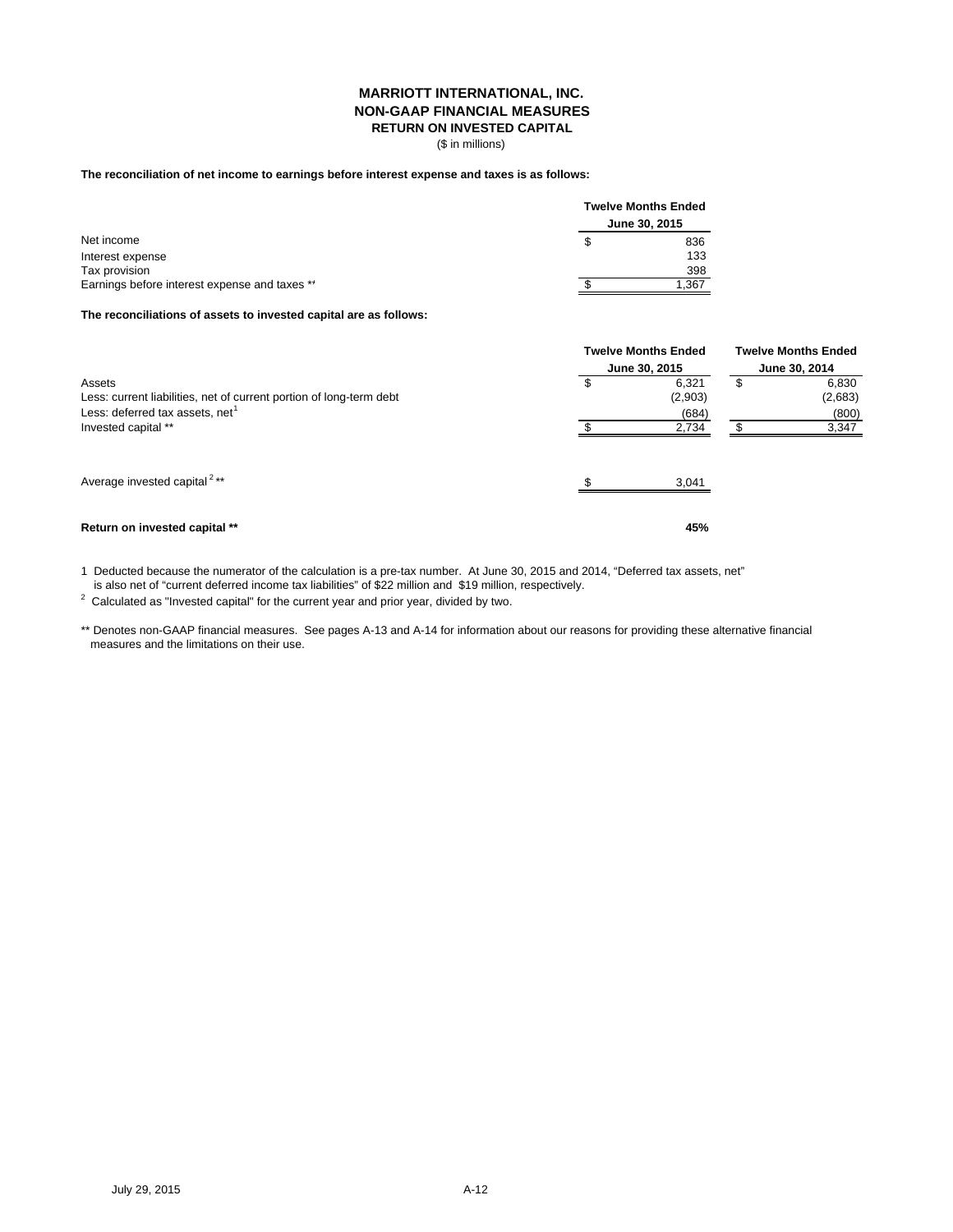## **MARRIOTT INTERNATIONAL, INC. NON-GAAP FINANCIAL MEASURES**

In our press release and schedules, and on the related conference call, we report certain financial measures that are not required by, or presented in accordance with United States generally accepted accounting principles (**"**GAAP**"**). We discuss management's reasons for reporting these non-GAAP measures below, and the press release schedules reconcile the most directly comparable GAAP measure to each non-GAAP measure that we refer to (identified by a double asterisk on the preceding pages). Although management evaluates and presents these non-GAAP measures for the reasons described below, please be aware that these non-GAAP measures have limitations and should not be considered in isolation or as a substitute for revenue, operating income, income from continuing operations, net income, earnings per share or any other comparable operating measure prescribed by GAAP. In addition, we may calculate and/or present these non-GAAP financial measures differently than measures with the same or similar names that other companies report, and as a result, the non-GAAP measures we report may not be comparable to those reported by others.

**Adjusted Measures that Exclude 2015 and 2014 Second Quarter Gains and Charges.** We believe that measures excluding the following 2015 and 2014 second quarter gains and charges are meaningful measures of our performance because they permit period-over-period comparisons of our ongoing core operations before these items and facilitate our comparison of results before these items with results from other lodging companies.

We recorded a net gain of \$19 million pre-tax (\$12 million after-tax) in the 2015 second quarter, consisting of: (1) a \$41 million pre-tax (\$25 million after-tax) gain triggered by a mandatory redemption feature of a preferred equity security; and (2) a \$22 million pre-tax (\$13 million after-tax) loss on expected dispositions of real estate, which we recorded in the "Gains and other income, net" caption of our Condensed Consolidated Statements of Income (our "Income Statements").

We recorded charges of \$33 million pre-tax (\$21 million after-tax) in the 2014 second quarter, consisting of: (1) a \$15 million pre-tax (\$9 million after-tax) impairment charge recorded in the "Depreciation, amortization, and other" caption of our Income Statements following an evaluation of our EDITION hotels for recovery and determination that our cost estimates exceeded our total fixed sales price; (2) an \$11 million pre-tax (\$7 million after-tax) charge recorded in the "Equity in earnings (losses)" caption of our Income Statements for a litigation reserve; and (3) a \$7 million pre-tax (\$5 million after-tax) charge recorded in the "General, administrative, and other" caption of our Income Statements for foreign currency exchange losses from the devaluation of assets denominated in Venezuelan Bolivars.

**Earnings Before Interest Expense and Taxes ("EBIT"), and Adjusted Earnings Before Interest Expense, Taxes, Depreciation and Amortization ("Adjusted EBITDA").** EBIT and Earnings Before Interest Expense, Taxes, Depreciation and Amortization ("EBITDA") are financial measures not required by, or presented in accordance with GAAP. EBIT, which we use as part of our return on invested capital calculation, reflects net income excluding the impact of interest expense and provision for income taxes, and EBITDA reflects EBIT excluding the impact of depreciation and amortization. Our non-GAAP measure of Adjusted EBITDA further adjusts EBITDA to exclude (1) the \$41 million pre‐tax preferred equity investment gain and the \$22 million pre-tax expected loss on dispositions of real estate that we describe in more detail above; (2) the pre-tax EDITION impairment charges of \$12 million in the 2015 first quarter, \$10 million in the 2014 first quarter, and \$15 million in the 2014 second quarter; and (3) share-based compensation expense for all periods presented.

We believe that Adjusted EBITDA is a meaningful indicator of our operating performance because it permits period-over-period comparisons of our ongoing core operations before these items and facilitates our comparison of results before these items with results from other lodging companies. We use Adjusted EBITDA to evaluate companies because it excludes certain items that can vary widely across different industries or among companies within the same industry, and analysts, lenders, investors, and others use EBITDA or Adjusted EBITDA for similar purposes. For example, interest expense can be dependent on a company's capital structure, debt levels, and credit ratings. Accordingly, the impact of interest expense on earnings can vary significantly among companies. The tax positions of companies can also vary because of their differing abilities to take advantage of tax benefits and because of the tax policies of the jurisdictions in which they operate. As a result, effective tax rates and provisions for income taxes can vary considerably among companies. Our Adjusted EBITDA also excludes depreciation and amortization expense which we report under "Depreciation, amortization, and other" as well as depreciation included under "Reimbursed costs" in our Income Statements, because companies utilize productive assets of different ages and use different methods of both acquiring and depreciating productive assets. These differences can result in considerable variability in the relative costs of productive assets and the depreciation and amortization expense among companies. We also excluded share-based compensation expense in all periods presented in order to address considerable variability among companies in recording compensation expense because companies use share-based payment awards differently, both in the type and quantity of awards granted.

Adjusted EBITDA and EBIT have limitations and should not be considered in isolation or as substitutes for performance measures calculated under GAAP. These non-GAAP measures exclude certain cash expenses that we are obligated to make. In addition, other companies in our industry may calculate Adjusted EBITDA differently than we do or may not calculate it at all, limiting the usefulness of Adjusted EBITDA as a comparative measure.